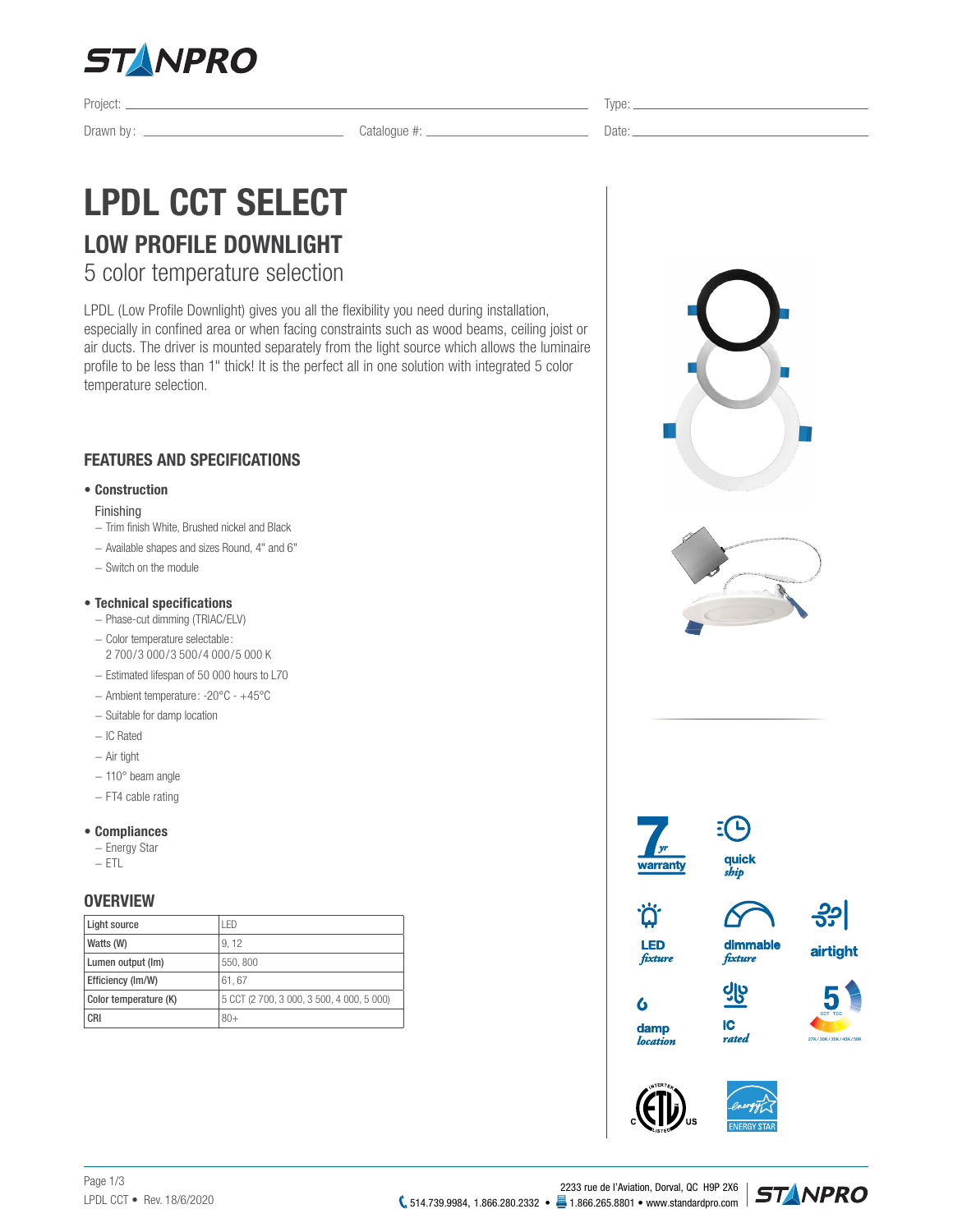

## **LPDL CCT**

### **QUICK SHIP AND TECHNICAL SPECIFICATION TABLE :**  $\odot$ **<sup>1</sup>**

| Order<br>code | Part<br>number              | Watts Volts |       | Color<br>temp.                | Lumen<br>output | Efficiency | CRI   | Life<br><b>L70</b> | <b>Tested hours</b><br><b>LM-80</b> | Beam<br>angle | Cable<br>rating | Finish               | Power<br>factor | THD | Traditional<br>equivalent | Case<br>qty |
|---------------|-----------------------------|-------------|-------|-------------------------------|-----------------|------------|-------|--------------------|-------------------------------------|---------------|-----------------|----------------------|-----------------|-----|---------------------------|-------------|
|               |                             | (W)         | (VAC) | $(K)^2$                       | $(Im)^3$        | (lm/W)     |       | (hrs) <sup>4</sup> | (hrs) <sup>4</sup>                  | (°)           |                 |                      |                 | (%) | (W)                       | (master)    |
| 4" Round      |                             |             |       |                               |                 |            |       |                    |                                     |               |                 |                      |                 |     |                           |             |
| 67798         | LPDL4/RND/9W/5CCT/WH/STD    | 9           | 120.  | 2 700/3 000/3 500/4 000/5 000 | 550             | 61         | $80+$ | 50 000             | 10 000                              | 110           | FT4             | White                | >0.9            | 20  | 50                        | 24          |
| 67799         | I PDI 4/RND/9W/5CCT/BN/STD  | 9           | 120.  | 2 700/3 000/3 500/4 000/5 000 | 550             | -61        | $80+$ | 50 000             | 10 000                              | 110           | FT4             | Brushed Nickel > 0.9 |                 | 20  | 50                        | 24          |
| 67800         | I PDI 4/RND/9W/5CCT/BK/STD  | 9           | 120   | 2 700/3 000/3 500/4 000/5 000 | 550             | 61         | $80+$ | 50 000             | 10 000                              | 110           | FT4             | <b>Black</b>         | >0.9            | 20  | 50                        | 24          |
| 6" Round      |                             |             |       |                               |                 |            |       |                    |                                     |               |                 |                      |                 |     |                           |             |
| 67801         | I PDI 6/RND/12W/5CCT/WH/STD | - 12        | 120.  | 2 700/3 000/3 500/4 000/5 000 | -800            | 67         | $80+$ | -50.000            | 10 000                              | 110           | FT4             | White                | > 0.9           | -20 | 60                        | 24          |

**1 QUICK SHIP:** Product availability is subject to change without notice. Please contact your Stanpro customer service representative to confirm inventory levels at time of order.

**<sup>2</sup>** Typical color temperature range: +/- 5 %.

**<sup>3</sup>** Lumens values from Energy Star reported data.

**<sup>4</sup>** Life hours are derived from IESNA LM-80-08 testing report and projected per IESNA TM-21-11 extrapolations.

### **TECHNICAL SPECIFICATION TABLE**

| Lumen                 | 2700K         |                             |               | 3 000 K                     |               | 3 500 K                     | 4 000 K       |                          |               | 5 000 K                     |
|-----------------------|---------------|-----------------------------|---------------|-----------------------------|---------------|-----------------------------|---------------|--------------------------|---------------|-----------------------------|
| Package               | Lumen<br>(lm) | Efficiency<br>$\frac{1}{2}$ | Lumen<br>(lm) | Efficiency<br>$\frac{1}{2}$ | Lumen<br>(lm) | Efficiency<br>$\frac{1}{2}$ | Lumen<br>(Im) | Efficiency<br>(Im/W)     | Lumen<br>(lm) | Efficiency<br>$\frac{1}{2}$ |
|                       | 669           | $-$                         | 688           | $\neg$<br><sup>7</sup> b    | 688           | 76                          | 709           | $\overline{\phantom{a}}$ | 744           | $\cap$<br>Oð                |
| $\overline{A}$<br>I C | 000           | $\cap$<br>ŏ3                | 030           | 86                          | 030           | 86                          | 061           | 88                       |               | 93                          |

### **ACCESSORIES1 (order separately)**

| Order<br>code | Description                      | Type                            | Opening<br>diameter (in) | Case gty<br>(master) |
|---------------|----------------------------------|---------------------------------|--------------------------|----------------------|
| 66051         | ACC/MPI ATF/4.25/SOR/STD         | Square mounting plate           | 41/4                     | $100 -$              |
| 66058         | ACC/MPI ATF/4.25/ADJ/STD         | Adjustable mounting plate       | 41/4                     | 24                   |
| 66821         | ACC/MPI ATF/4.25IN/HANG.BARS/STD | Mounting plate with hanger bars | 41/4                     | 25                   |
| 66143         | ACC/4/VAPOR BARRIER/STD          | Vapor barrier extender          | 4                        | 50                   |
| 66822         | ACC/MPLATF/6.25IN/HANG.BARS/STD  | Mounting plate with hanger bars | 61/4                     | 25                   |
| 64263         | ACC/MPLATE/6.25IN/SOR/STD        | Square mounting plate           | 61/4                     | 96                   |
| 64921         | ACC/MPI ATF/6.25IN/ADJ/STD       | Adjustable mounting plate       | 61/4                     | 24                   |
| 66144         | ACC/6/VAPOR BARRIER/STD          | Vapor barrier extender          | 62/9                     | 50                   |
| 64264         | LPDL/ACC/6FT/EXTCABLE/STD        | 6' Extension cord               |                          | 96                   |

<sup>1</sup> Includes brackets and screws.

### **COMPATIBLE DIMMERS**

| <b>Brand</b> | Model number                                                         |
|--------------|----------------------------------------------------------------------|
| Leviton      | IPL-10Z1 1, IPE041 1, DSM101 1, 6672, 6674,                          |
| Lutron       | CTCL-153P. MACL-153M. TGCL-153PH. DVCL-153P.<br>AYCL-253P, DVCL-253P |
| Cooper       | SAL06P1 1, 9531, DAL06P, SLC063P, AAL06P                             |

**<sup>1</sup>** Dimming range : 10%-100% Other dimmers range : 5%-100%

Data is based upon tests performed in a controlled environment. Actual performance can vary depending on operating conditions. All products are subject to change or may be discontinued any time without notice.